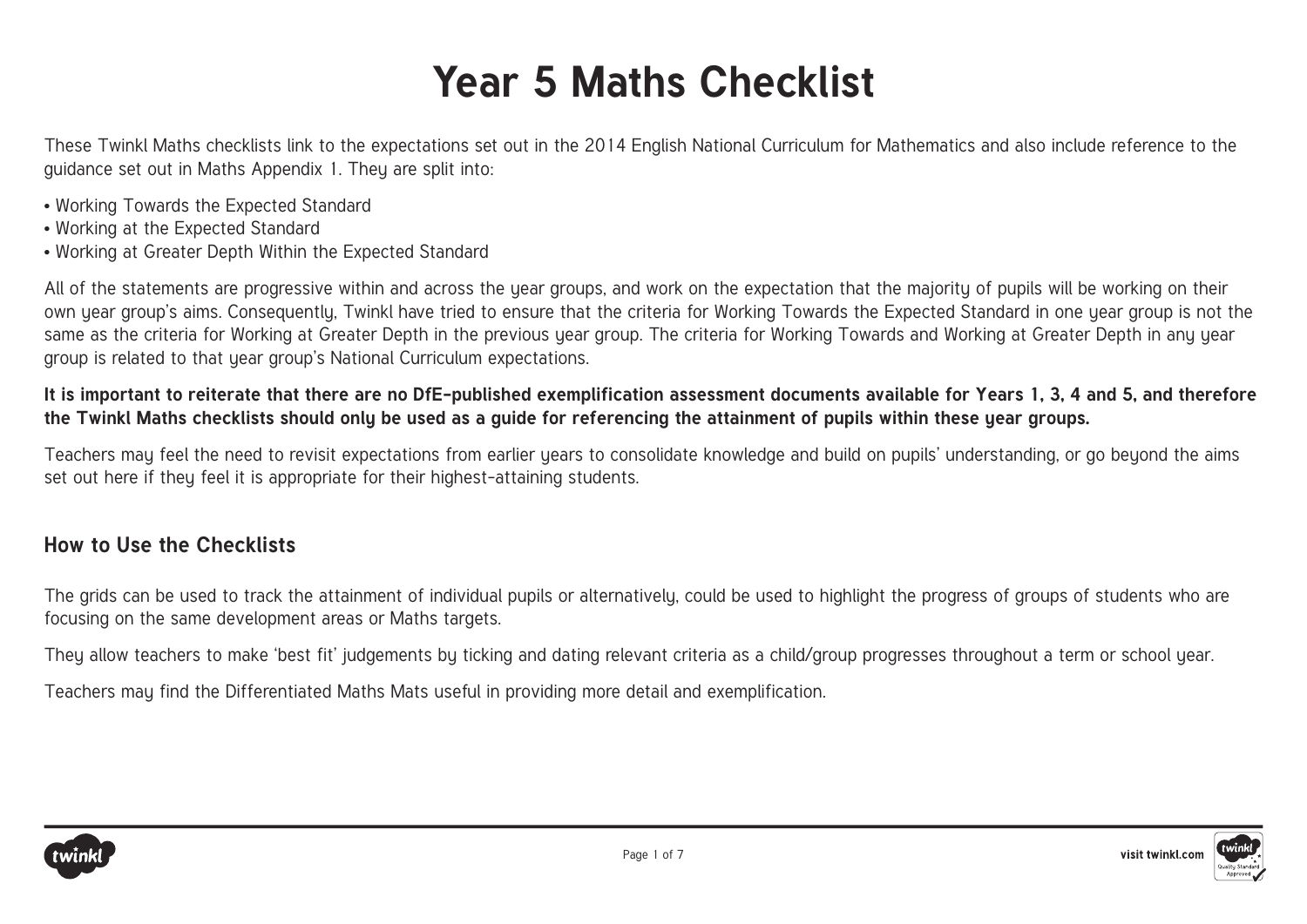| <b>Working Towards</b>                                                                               | <b>Expected</b>                                                                                                                                | <b>Greater Depth</b>                                                                                                                                              |  |
|------------------------------------------------------------------------------------------------------|------------------------------------------------------------------------------------------------------------------------------------------------|-------------------------------------------------------------------------------------------------------------------------------------------------------------------|--|
| In most cases, the objective will be simplified,                                                     | These are the objectives from the National                                                                                                     | In many cases, the objective is similar                                                                                                                           |  |
| by cutting aspects out, or by using smaller                                                          | Curriculum. Teachers will need to make                                                                                                         | or the same as the expected standard.                                                                                                                             |  |
| numbers etc. These can be seen as a step                                                             | their own decisions about the level of                                                                                                         | Greater depth means children explaining                                                                                                                           |  |
| towards the expected standard. Where                                                                 | competency required to be at the expected                                                                                                      | and reasoning, enabling them to deepen                                                                                                                            |  |
| the objective is the same, it may be that                                                            | standard. Possible examples can be found                                                                                                       | their mathematical understanding. Possible                                                                                                                        |  |
| greater adult support is required than for the                                                       | on the Differentiated Maths Mats for each                                                                                                      | examples can be found on the Differentiated                                                                                                                       |  |
| expected standard.                                                                                   | mathematical area.                                                                                                                             | Maths Mats for each mathematical area.                                                                                                                            |  |
|                                                                                                      | <b>Number and Place Value</b>                                                                                                                  |                                                                                                                                                                   |  |
| Read, write, order and compare numbers to                                                            | Read, write, order and compare numbers to                                                                                                      | Read, write, order and compare numbers to                                                                                                                         |  |
| at least 100 000 and determine the value of                                                          | at least 1 000 000 and determine the value                                                                                                     | at least 1 000 000 and determine the value                                                                                                                        |  |
| each digit.                                                                                          | of each digit.                                                                                                                                 | of each digit.                                                                                                                                                    |  |
| Count forwards or backwards in steps of 10,                                                          | Count forwards or backwards in steps of                                                                                                        | Count forwards or backwards in multiples of                                                                                                                       |  |
| 100 and 1000 for any given number up to                                                              | powers of 10 for any given number up to                                                                                                        | steps of powers of 10 for any given number                                                                                                                        |  |
| 10 000.                                                                                              | 1 000 000.                                                                                                                                     | up to 1 000 000.                                                                                                                                                  |  |
| Count forwards and backwards with positive<br>and negative whole numbers, including<br>through zero. | Interpret negative numbers in context, count<br>forwards and backwards with positive and<br>negative whole numbers, including through<br>zero. | Interpret negative numbers in context, count<br>forwards and backwards in different steps<br>with positive and negative whole numbers,<br>including through zero. |  |
| Round any number up to 100 000 to the                                                                | Round any number up to 1 000 000 to the                                                                                                        | Round any number up to 1 000 000 to the                                                                                                                           |  |
| nearest 10, 100, 1000 and 10 000.                                                                    | nearest 10, 100, 1000, 10 000 and 100 000.                                                                                                     | nearest 10, 100, 1000, 10 000 and 100 000.                                                                                                                        |  |
| Solve number problems and practical                                                                  | Solve number problems and practical                                                                                                            | Solve number problems and practical                                                                                                                               |  |
| problems that involve all of the above.                                                              | problems that involve all of the above.                                                                                                        | problems that involve all of the above.                                                                                                                           |  |
| Read Roman numerals to 1000 (M).                                                                     | Read Roman numerals to 1000 (M) and<br>recognise years written in Roman numerals.                                                              | Read Roman numerals to 1000 (M) and<br>recognise years written in Roman numerals.                                                                                 |  |
| <b>Addition and Subtraction</b>                                                                      |                                                                                                                                                |                                                                                                                                                                   |  |
| Add and subtract whole numbers with more                                                             | Add and subtract whole numbers with more                                                                                                       | Add and subtract whole numbers with more                                                                                                                          |  |
| than 3 digits, including using formal written                                                        | than 4 digits, including using formal written                                                                                                  | than 4 digits, including using formal written                                                                                                                     |  |
| methods (columnar addition and subtraction).                                                         | methods (columnar addition and subtraction).                                                                                                   | methods (columnar addition and subtraction).                                                                                                                      |  |





twir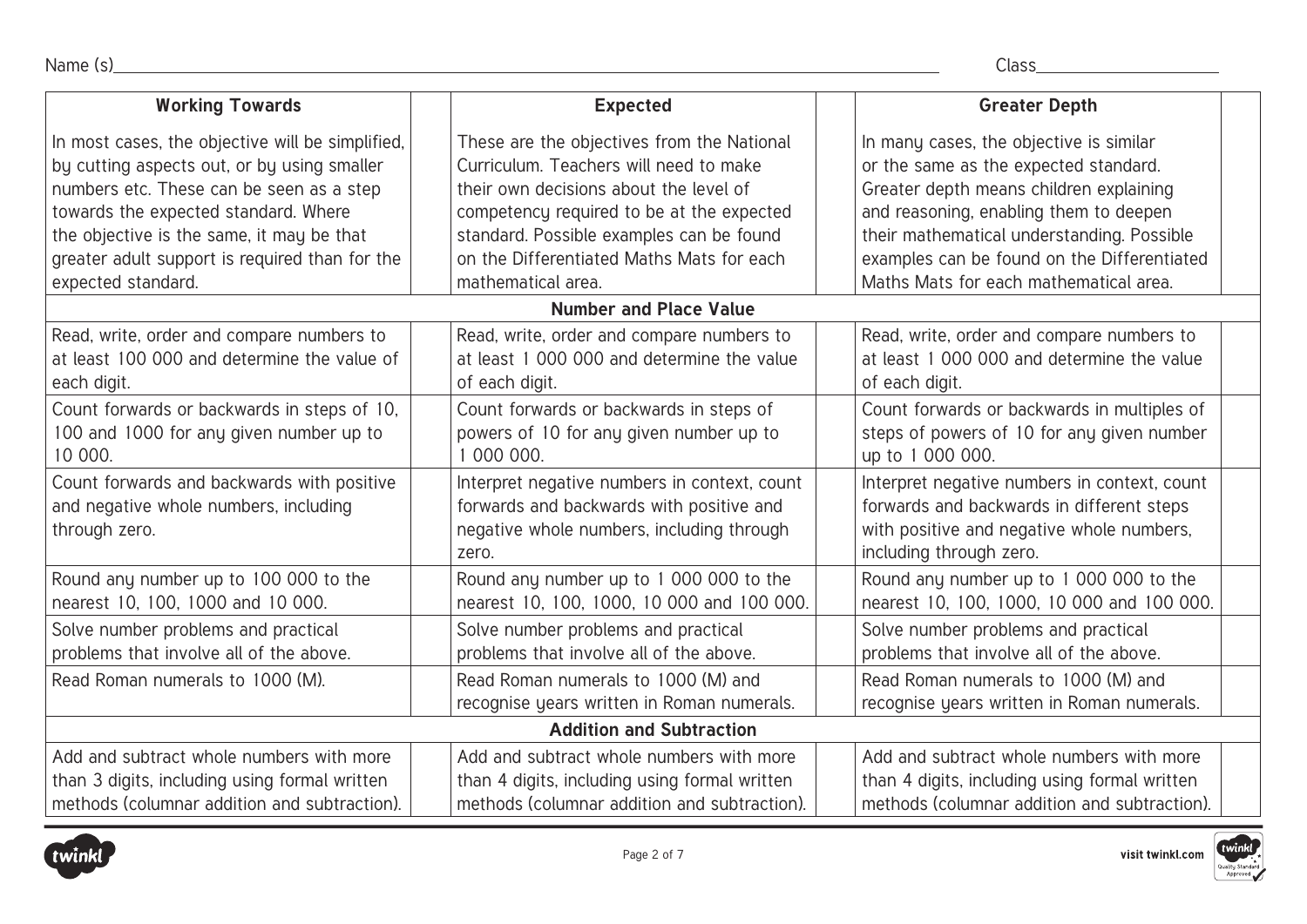| Add and subtract numbers up to 3 digits<br>mentally.                                                                                                                   | Add and subtract numbers mentally with<br>increasingly large numbers.                                                                                                  | Add and subtract numbers mentally with<br>increasingly large numbers.                                                                                                  |  |
|------------------------------------------------------------------------------------------------------------------------------------------------------------------------|------------------------------------------------------------------------------------------------------------------------------------------------------------------------|------------------------------------------------------------------------------------------------------------------------------------------------------------------------|--|
| Use rounding to check answers to<br>calculations.                                                                                                                      | Use rounding to check answers to<br>calculations and determine, in the context of<br>aproblem, levels of accuracy.                                                     | Use rounding to check answers to<br>calculations and determine, in the context of<br>aproblem, levels of accuracy.                                                     |  |
| Solve addition and subtraction multi-<br>step problems in contexts, deciding which<br>operations and methods to use and why.                                           | Solve addition and subtraction multi-<br>step problems in contexts, deciding which<br>operations and methods to use and why.                                           | Solve addition and subtraction multi-<br>step problems in contexts, deciding which<br>operations and methods to use and why.                                           |  |
|                                                                                                                                                                        | <b>Multiplication and Division</b>                                                                                                                                     |                                                                                                                                                                        |  |
| Identify multiples and factors, including<br>finding all factor pairs of numbers less than<br>20, and common factors of two numbers less<br>than 20.                   | Identify multiples and factors, including<br>finding all factor pairs of a number, and<br>common factors of two numbers.                                               | Identify multiples and factors, including<br>finding all factor pairs of a number, and<br>common factors of two numbers.                                               |  |
| Know and use the vocabulary of prime<br>numbers.                                                                                                                       | Know and use the vocabulary of prime<br>numbers, prime factors and composite (non-<br>prime) numbers.                                                                  | Know and use the vocabulary of prime<br>numbers, prime factors and composite (non-<br>prime) numbers.                                                                  |  |
| Recall prime numbers up to 19.                                                                                                                                         | Establish whether a number up to 100 is<br>prime and recall prime numbers up to 19.                                                                                    | Establish whether a number up to 100 is<br>prime and recall prime numbers up to 19.                                                                                    |  |
| Multiply numbers up to 3 digits by a one-<br>digit number using a formal written method.                                                                               | Multiply numbers up to 4 digits by a one-<br>or two-digit number using a formal written<br>method, including long multiplication for two-<br>digit numbers.            | Multiply numbers up to 4 digits by a one-<br>or two-digit number using a formal written<br>method, including long multiplication for two-<br>digit numbers.            |  |
| Multiply and divide numbers mentally<br>drawing upon known facts.                                                                                                      | Multiply and divide numbers mentally<br>drawing upon known facts.                                                                                                      | Multiply and divide numbers mentally<br>drawing upon known facts.                                                                                                      |  |
| Divide numbers up to 3 digits by a one-digit<br>number using the formal written method<br>of short division and interpret remainders<br>appropriately for the context. | Divide numbers up to 4 digits by a one-digit<br>number using the formal written method<br>of short division and interpret remainders<br>appropriately for the context. | Divide numbers up to 4 digits by a one-digit<br>number using the formal written method<br>of short division and interpret remainders<br>appropriately for the context. |  |
| Multiply and divide whole numbers and those<br>involving decimals by 10 and 100.                                                                                       | Multiply and divide whole numbers and those<br>involving decimals by 10, 100 and 1000.                                                                                 | Multiply and divide whole numbers and those<br>involving decimals by 10, 100 and 1000.                                                                                 |  |





twinl

uality Stan<br>Approved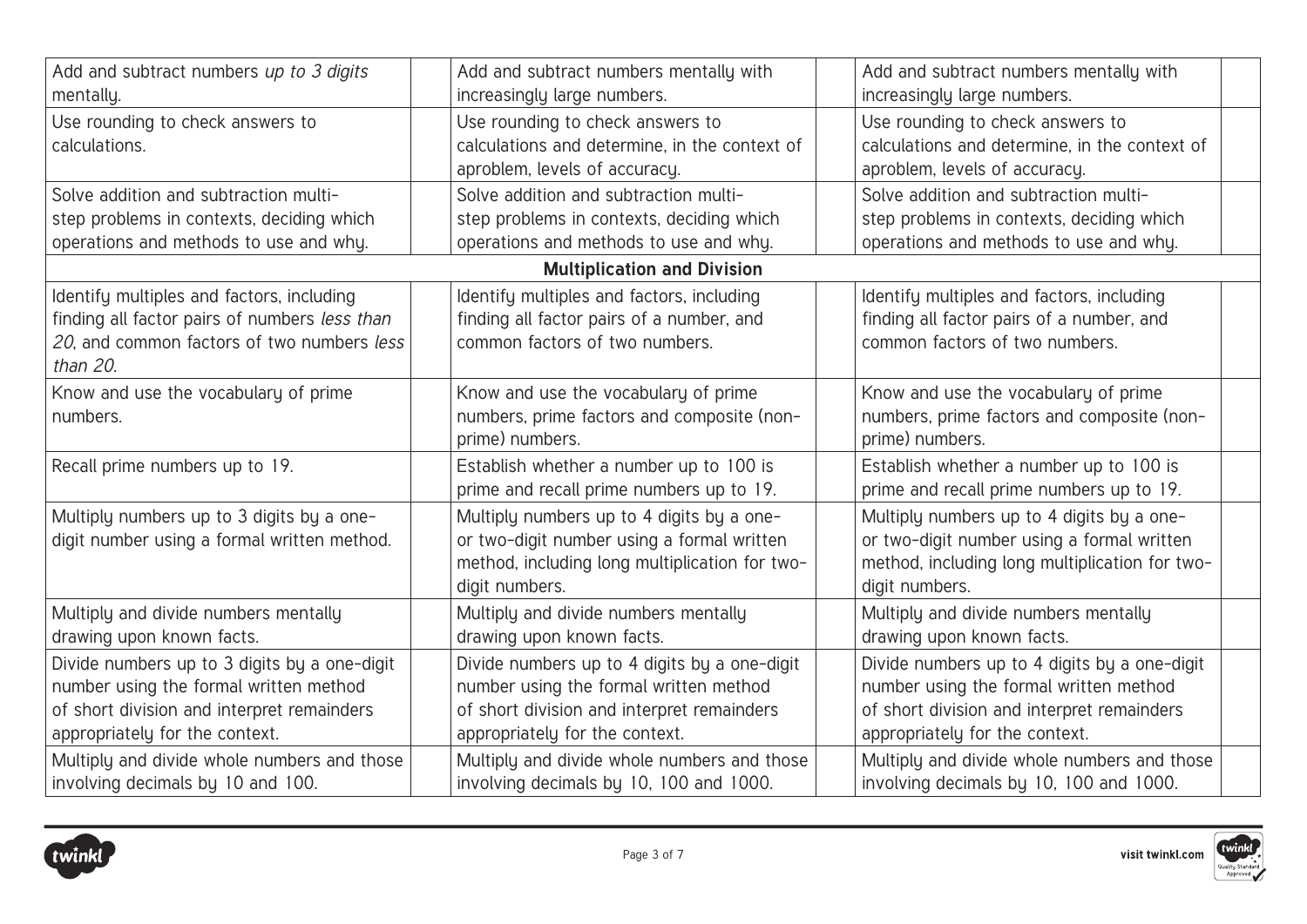| Recognise and use square numbersup to<br>100, and the notation for squared $(2)$ .              | Recognise and use square numbers and cube<br>numbers, and the notation for squared (2)<br>and cubed $(3)$ .                                                                                                                                               | Recognise and use square numbers and cube<br>numbers, and the notation for squared (2)<br>and cubed $(3)$ .                                                                                                        |
|-------------------------------------------------------------------------------------------------|-----------------------------------------------------------------------------------------------------------------------------------------------------------------------------------------------------------------------------------------------------------|--------------------------------------------------------------------------------------------------------------------------------------------------------------------------------------------------------------------|
| Solve problems involving multiplication and                                                     | Solve problems involving multiplication and                                                                                                                                                                                                               | Solve problems involving multiplication and                                                                                                                                                                        |
| division including using their knowledge of                                                     | division including using their knowledge of                                                                                                                                                                                                               | division including using their knowledge of                                                                                                                                                                        |
| factors and multiples, and squares.                                                             | factors and multiples, squares and cubes.                                                                                                                                                                                                                 | factors and multiples, squares and cubes.                                                                                                                                                                          |
| Solve problems involving addition,                                                              | Solve problems involving addition,                                                                                                                                                                                                                        | Solve problems involving addition,                                                                                                                                                                                 |
| subtraction, multiplication and division                                                        | subtraction, multiplication and division                                                                                                                                                                                                                  | subtraction, multiplication and division                                                                                                                                                                           |
| and a combination of these, including                                                           | and a combination of these, including                                                                                                                                                                                                                     | and a combination of these, including                                                                                                                                                                              |
| understanding the meaning of the equals                                                         | understanding the meaning of the equals                                                                                                                                                                                                                   | understanding the meaning of the equals                                                                                                                                                                            |
| sign.                                                                                           | sign.                                                                                                                                                                                                                                                     | sign.                                                                                                                                                                                                              |
| Solve problems involving multiplication and<br>division.                                        | Solve problems involving multiplication and<br>division, including scaling by simple fractions<br>and problems involving simple rates.                                                                                                                    | Solve problems involving multiplication and<br>division, including scaling by simple fractions<br>and problems involving simple rates.                                                                             |
|                                                                                                 | <b>Fractions</b>                                                                                                                                                                                                                                          |                                                                                                                                                                                                                    |
| Compare and order fractions whose                                                               | Compare and order fractions whose                                                                                                                                                                                                                         | Compare and order fractions whose                                                                                                                                                                                  |
| denominators are all multiples of the same                                                      | denominators are all multiples of the same                                                                                                                                                                                                                | denominators are all multiples of the same                                                                                                                                                                         |
| number.                                                                                         | number.                                                                                                                                                                                                                                                   | number.                                                                                                                                                                                                            |
| Identify, name and write equivalent fractions                                                   | Identify, name and write equivalent fractions                                                                                                                                                                                                             | Identify, name and write equivalent fractions                                                                                                                                                                      |
| of a given fraction, represented visually,                                                      | of a given fraction, represented visually,                                                                                                                                                                                                                | of a given fraction, represented visually,                                                                                                                                                                         |
| including tenths and hundredths.                                                                | including tenths and hundredths.                                                                                                                                                                                                                          | including tenths and hundredths.                                                                                                                                                                                   |
| Recognise mixed numbers and improper<br>fractions <2 and convert from one form to<br>the other. | Recognise mixed numbers and improper<br>fractions and convert from one form to the<br>other and write mathematical statements<br>> 1 as a mixed number [for example,<br>$\frac{2}{-}$ + $\frac{4}{-}$ = $\frac{6}{-}$ = 1 $\frac{1}{-}$<br>5 5 5 5 1 5 1. | Recognise mixed numbers and improper<br>fractions and convert from one form to the<br>other and write mathematical statements<br>> 1 as a mixed number [for example,<br>3<br>$\frac{5}{5}$ x 4 = 2 $\frac{2}{5}$ ] |
| Add and subtract fractions with the same                                                        | Add and subtract fractions with the same                                                                                                                                                                                                                  | Add and subtract fractions with the same                                                                                                                                                                           |
| denominator and denominators that are                                                           | denominator and denominators that are                                                                                                                                                                                                                     | denominator and denominators that are                                                                                                                                                                              |
| multiples of the same number.                                                                   | multiples of the same number.                                                                                                                                                                                                                             | multiples of the same number.                                                                                                                                                                                      |





twin uality Stan<br>Approved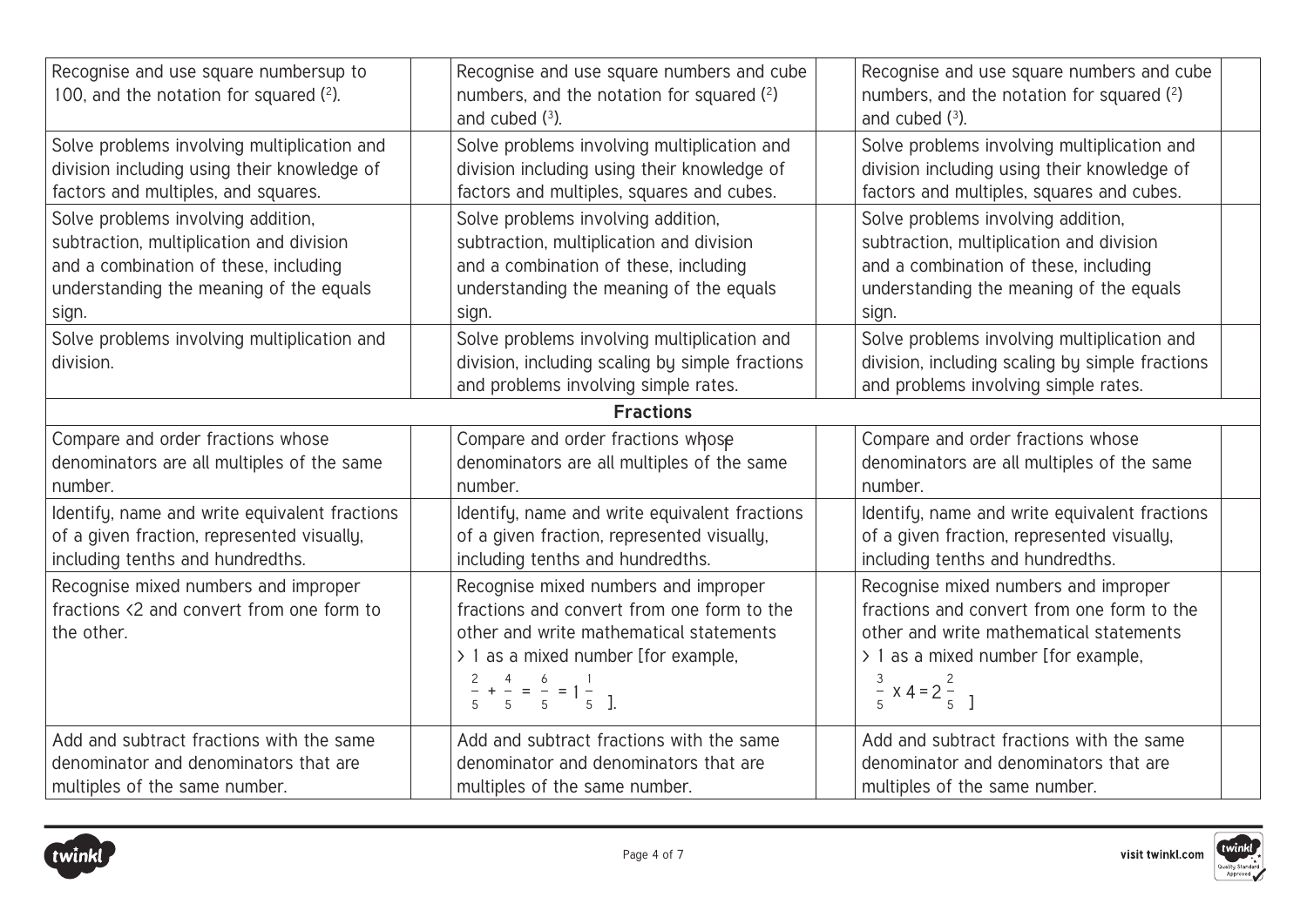| Multiply proper fractions and mixed numbers                                                                    | Multiply proper fractions and mixed numbers                                                                                                                                                      | Multiply proper fractions and mixed numbers                                                                                                                                                      |
|----------------------------------------------------------------------------------------------------------------|--------------------------------------------------------------------------------------------------------------------------------------------------------------------------------------------------|--------------------------------------------------------------------------------------------------------------------------------------------------------------------------------------------------|
| by whole numbers, supported by materials                                                                       | by whole numbers, supported by materials                                                                                                                                                         | by whole numbers, supported by materials                                                                                                                                                         |
| and diagrams.                                                                                                  | and diagrams.                                                                                                                                                                                    | and diagrams.                                                                                                                                                                                    |
| Read and write decimal numbers as fractions                                                                    | Read and write decimal numbers as fractions                                                                                                                                                      | Read and write decimal numbers as fractions                                                                                                                                                      |
| [for example, $0.7 = 7/10$ ].                                                                                  | [for example, $0.71 = 71/100$ ].                                                                                                                                                                 | [for example, $1.375 = \begin{bmatrix} 1 & 2 \\ 8 & 1 \end{bmatrix}$ ].                                                                                                                          |
| Recognise and use hundredths and relate<br>them to tenths and decimal equivalents.                             | Recognise and use thousandths and relate<br>them to tenths, hundredths and decimal<br>equivalents.                                                                                               | Recognise and use thousandths and relate<br>them to tenths, hundredths and decimal<br>equivalents.                                                                                               |
| Round decimals with two decimal places to<br>the nearest whole number.                                         | Round decimals with two decimal places<br>to the nearest whole number and to one<br>decimal place.                                                                                               | Round decimals with two decimal places<br>to the nearest whole number and to one<br>decimal place.                                                                                               |
| Read, write, order and compare numbers with                                                                    | Read, write, order and compare numbers with                                                                                                                                                      | Read, write, order and compare numbers with                                                                                                                                                      |
| up to two decimal places.                                                                                      | up to three decimal places.                                                                                                                                                                      | up to three decimal places.                                                                                                                                                                      |
| Solve problems involving number up to two                                                                      | Solve problems involving number up to three                                                                                                                                                      | Solve problems involving number up to three                                                                                                                                                      |
| decimal places.                                                                                                | decimal places.                                                                                                                                                                                  | decimal places.                                                                                                                                                                                  |
| Recognise the per cent symbol (%) and<br>understand that per cent relates to 'number<br>of parts per hundred'. | Recognise the per cent symbol (%) and<br>understand that per cent relates to 'number<br>of parts per hundred', and write percentages<br>as a fraction with denominator 100, and as a<br>decimal. | Recognise the per cent symbol (%) and<br>understand that per cent relates to 'number<br>of parts per hundred', and write percentages<br>as a fraction with denominator 100, and as a<br>decimal. |
| Solve problems which require knowing                                                                           | Solve problems which require knowing                                                                                                                                                             | Solve problems which require knowing                                                                                                                                                             |
| percentage and decimal equivalents of                                                                          | percentage and decimal equivalents of                                                                                                                                                            | percentage and decimal equivalents of                                                                                                                                                            |
| $\frac{1}{2}$ , $\frac{1}{4}$ , $\frac{1}{5}$ , $\frac{2}{5}$ , $\frac{4}{5}$ and those fractions              | $\frac{1}{2}$ , $\frac{1}{4}$ , $\frac{1}{5}$ , $\frac{2}{5}$ , $\frac{4}{5}$ and those fractions                                                                                                | $\frac{1}{2}$ , $\frac{1}{4}$ , $\frac{1}{5}$ , $\frac{2}{5}$ , $\frac{4}{5}$ and those fractions                                                                                                |
| with a denominator of a multiple of 10 or 25.                                                                  | with a denominator of a multiple of 10 or 25.                                                                                                                                                    | with a denominator of a multiple of 10 or 25.                                                                                                                                                    |

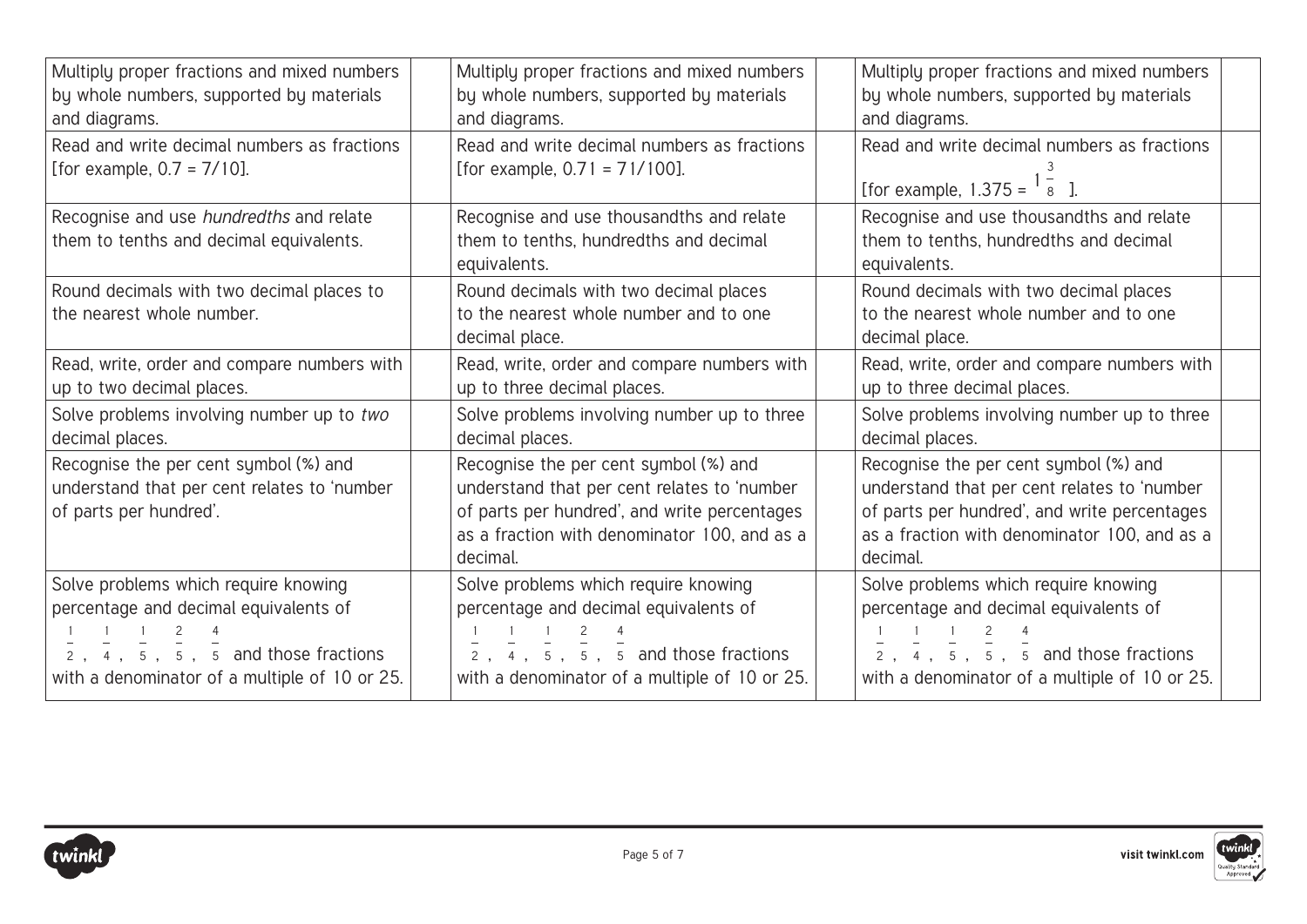| <b>Measurement</b>                                                                                                                                                                                                                     |                                                                                                                                                                                                                                        |                                                                                                                                                                                                                                        |  |
|----------------------------------------------------------------------------------------------------------------------------------------------------------------------------------------------------------------------------------------|----------------------------------------------------------------------------------------------------------------------------------------------------------------------------------------------------------------------------------------|----------------------------------------------------------------------------------------------------------------------------------------------------------------------------------------------------------------------------------------|--|
| Convert between different units of metric<br>measure (for example, kilometre and metre;<br>centimetre and metre; centimetre and<br>millimetre; gram and kilogram; litre and<br>millilitre) for simple units.                           | Convert between different units of metric<br>measure (for example, kilometre and metre;<br>centimetre and metre; centimetre and<br>millimetre; gram and kilogram; litre and<br>millilitre).                                            | Convert between different units of metric<br>measure (for example, kilometre and metre;<br>centimetre and metre; centimetre and<br>millimetre; gram and kilogram; litre and<br>millilitre) using decimals to three places.             |  |
|                                                                                                                                                                                                                                        | Understand and use approximate<br>equivalences between metric units and<br>common imperial units such as inches,<br>pounds and pints.                                                                                                  | Know, understand and use approximate<br>equivalences between metric units and<br>common imperial units such as inches,<br>pounds and pints.                                                                                            |  |
| Measure and calculate the perimeter of<br>composite rectangles in centimetres and<br>metres.                                                                                                                                           | Measure and calculate the perimeter of<br>composite rectilinear shapes in centimetres<br>and metres.                                                                                                                                   | Measure and calculate the perimeter of<br>composite rectilinear shapes in centimetres<br>and metres.                                                                                                                                   |  |
| Calculate and compare the area of rectangles<br>(including squares), and including using<br>standard units, square centimetres (cm <sup>2</sup> ) and<br>square metres (m <sup>2</sup> ) and estimate the area of<br>irregular shapes. | Calculate and compare the area of rectangles<br>(including squares), and including using<br>standard units, square centimetres (cm <sup>2</sup> ) and<br>square metres (m <sup>2</sup> ) and estimate the area of<br>irregular shapes. | Calculate and compare the area of rectangles<br>(including squares), and including using<br>standard units, square centimetres (cm <sup>2</sup> ) and<br>square metres (m <sup>2</sup> ) and estimate the area of<br>irregular shapes. |  |
| Estimate capacity [for example, using water].                                                                                                                                                                                          | Estimate volume [for example, using 1cm <sup>3</sup><br>blocks to build cuboids (including cubes)] and<br>capacity [for example, using water].                                                                                         | Estimate volume [for example, using 1cm <sup>3</sup><br>blocks to build cuboids (including cubes)] and<br>capacity [for example, using water].                                                                                         |  |
| Solve problems involving converting between<br>units of timeusing simple units.                                                                                                                                                        | Solve problems involving converting between<br>units of time.                                                                                                                                                                          | Solve problems involving converting between<br>units of time.                                                                                                                                                                          |  |
| Use all four operations to solve problems<br>involving measure [for example, length, mass,<br>volume, money].                                                                                                                          | Use all four operations to solve problems<br>involving measure [for example, length, mass,<br>volume, money] using decimal notation,<br>including scaling.                                                                             | Use all four operations to solve problems<br>involving measure [for example, length, mass,<br>volume, money] using decimal notation,<br>including scaling.                                                                             |  |
| <b>Geometry - Shape</b>                                                                                                                                                                                                                |                                                                                                                                                                                                                                        |                                                                                                                                                                                                                                        |  |
| Identify the 3D shapes cubes and other<br>cuboids from 2D representations.                                                                                                                                                             | Identify 3D shapes, including cubes and<br>other cuboids, from 2D representations.                                                                                                                                                     | Identify 3D shapes, including cubes and<br>other cuboids, from 2D representations and<br>nets.                                                                                                                                         |  |





twinl

uality Stan<br>Approved